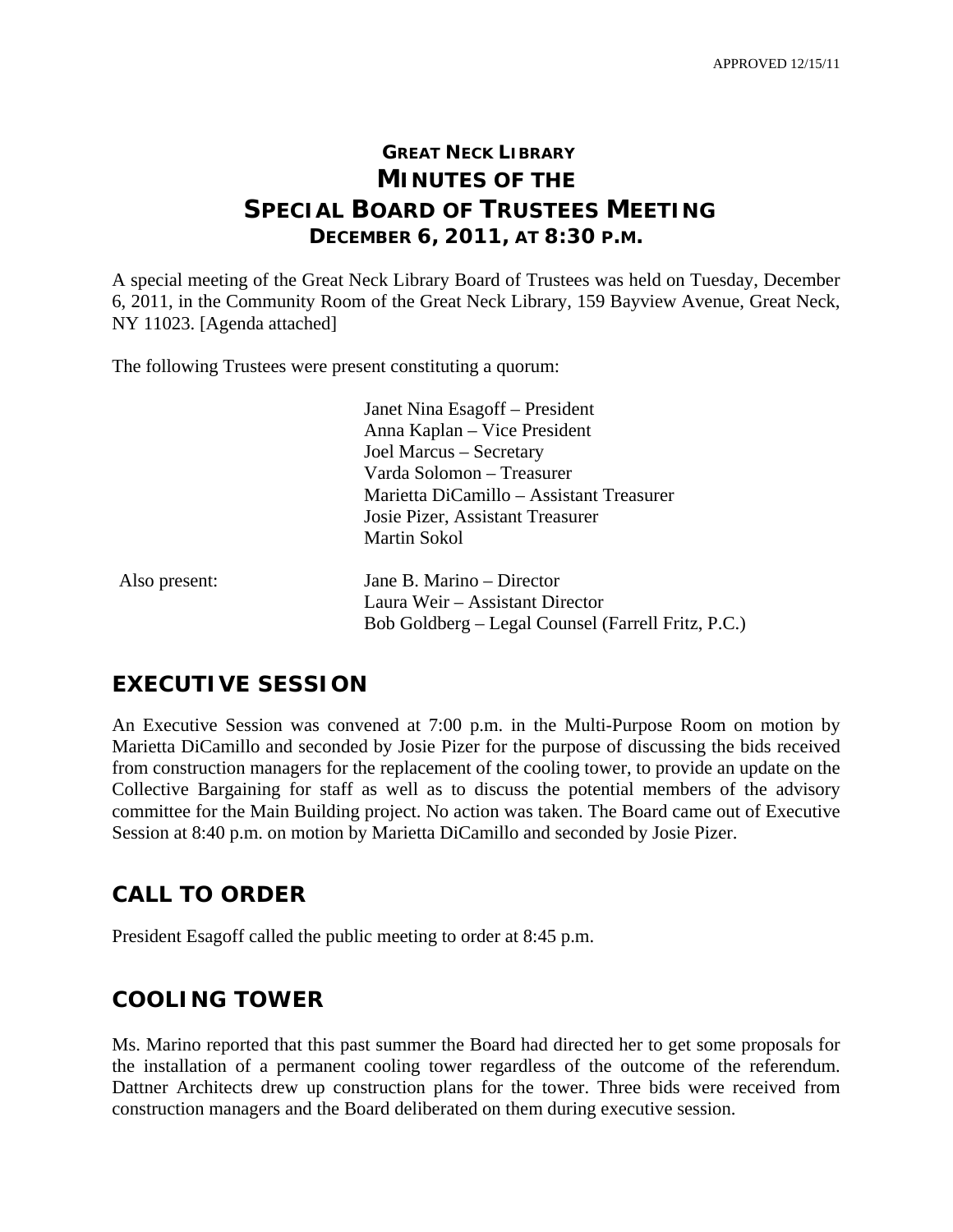**Upon motion by Varda Solomon and seconded by Martin Sokol, and after discussion, it was,** 

\_\_\_\_\_\_\_\_\_\_\_\_\_\_\_\_\_\_\_\_\_\_\_\_\_\_\_\_\_\_\_\_\_\_\_\_\_\_\_\_\_\_\_\_\_\_\_\_\_\_\_\_\_\_\_\_\_\_\_\_\_\_\_\_\_\_\_\_\_\_\_\_\_\_\_\_\_\_\_\_\_\_\_\_\_\_\_\_\_\_\_\_\_

**RESOLVED,** that the Great Neck Library Board of Trustees, select Park East Construction Company as the construction manager for the purpose to replace the cooling tower. Their fee for this work will be 7% of the cost of the actual work and this money will be taken from the Main Building and Special Services fund.

Trustee DiCamillo explained that the 7% is a percentage of the cost to install the cooling tower and this does not bond the Board to any particular project. It allows the construction manager to bid the job out to get actual numbers so he can move forward in replacing the cooling tower which no longer functions.

These bids will be brought to the Board who will then make the final decision.

Public Comment: Ralene Adler, Norman Rutta, Leslie Kahn, Joan Adickman, Unidentified Gentleman

**VOTE:** Yes – 7 (DiCamillo, Esagoff, Kaplan, Marcus, Pizer, Sokol, Solomon) *MOTION CARRIED UNANIMOUSLY* 

#### **FORMATION OF ADVISORY COMMITTEE**

Trustee DiCamillo, new Chair for this committee, thanked the Board for agreeing to have her as Chair and she looks forward in working with the three Trustees on the Committee – Josie Pizer, Varda Solomon and Martin Sokol. Eight to nine members of the public were selected from a list of 28 volunteers. They will be sent an email requesting whether they will be able to devote the amount of time that will be needed. The list of professional volunteers will be handled in the same manner. She looks forward to moving this project along with a successful outcome and she believes that they have a good combination of people to do that.

The charge of this committee is to advise the Board and come up with an additional plan and budget to be presented to the Board no later than July 1, 2012, so the Board can move forward with hiring the professionals needed to bring the building to a full renovation.

Ms. Marino indicated that the committee has been formed and will meet as soon as possible. The chair and herself will put together a schedule and the Committee will begin its work. The first order of business is to review the original RFP at the first meeting. The Director and her staff will come up with numbers that may have changed in terms of the collection. The Committee will come up with a list of recommendations for the architect so that he can move forward with the revised plan.

Public Comment: Karen Rubin, Dan Nachmanoff